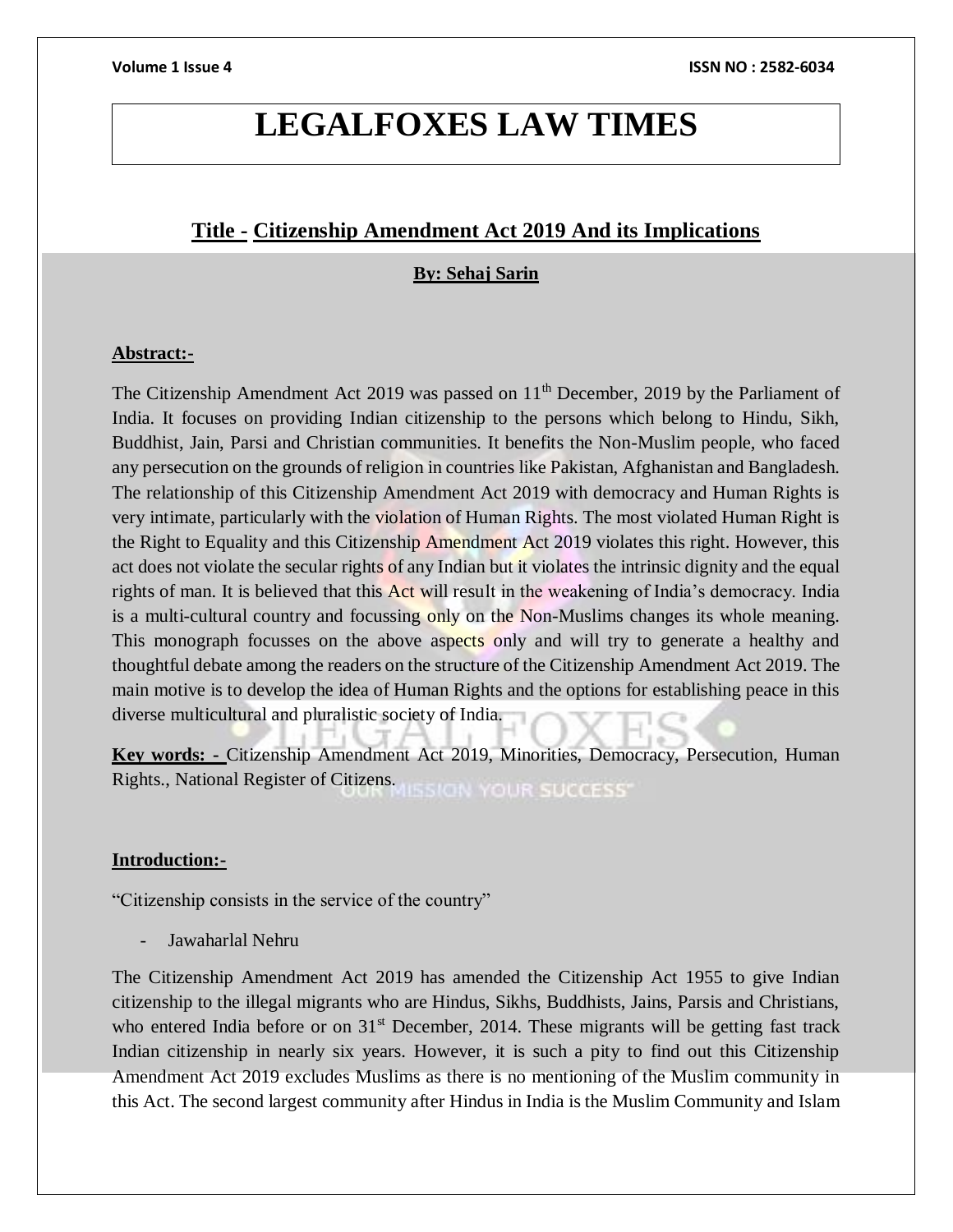is the second largest religion in India after Hinduism forming around  $14.6\%$ <sup>1</sup> of the country's population. India is a secular country comprising of different religions, cultures, ethnicities, tribes and much more. It is believed that all the cultures and religions hold equal positions in the country. People belonging to different religions are equal and nobody is superior over the other. But this Citizenship Amendment Act 2019 discriminates against Muslims and violates the Right to Equality. Despite forming a big section of the country's population, Muslims are excluded in this act. India is the world's largest democracy and this act is believed to weaken the spirit of democracy and oneness in the country.

In the political theory of Hindutva, there is no discussion about the citizenship of human beings in relation to the state and society. The very first concept of citizenship was formulated by Aristotle in Greece. According to him,

"A citizen is a person who has the right to participate in deliberative or judicial offices of the State"

**Aristotle** 

He also mentioned that aliens and slaves do not have any citizenship rights. This idea of citizenship was then developed by the European thinkers and they defined a citizen as a person who has the right to vote and also, can receive the various benefits for continuing life and making life much better in the procedure of living in the given state. That is why, immigrants were granted the right to ask for citizenship that was based on the contribution, and they had made to that society and state by their labour and not on the basis of their culture, religion, caste, creed or race.

As observed, the Bhartiya Janata Party and the Rashtriya Swayamsewak Sang wanted to depend on the ancient literary sources of India for understanding the notion of the word citizen. Nonetheless, there isn't any proper definition of citizenship in our Indian texts. All Ancient Indian texts mostly support caste-based Karma theory rather than a rational theory of citizenship. Even the famous Kautilya's Arthashastra, a treative about state politics, also fails to give a proper definition of a citizen. However, the only book known as Vastyana's Kama Sutra talks about the word citizen, known as **Nagarika**, but this book rather gives a perverted definition of the role of citizen. Nagarika or citizen is defined as a householder and also an enlightened person and his role according to Kama Sutra,

"Having put his clothes and ornaments (he) should during the afternoon converse with his friends. In the evening there should be a singing and after that the householder along with his friends should await in his room, previously decorated and perfumed, the arrival of a woman who may be attached to him"

<sup>1</sup> Available at : [https://en.m.wikipedia.org/wiki/Religion\\_in\\_India](https://en.m.wikipedia.org/wiki/Religion_in_India)

l

<sup>(</sup> Visited on July  $14<sup>th</sup>$ , 2020)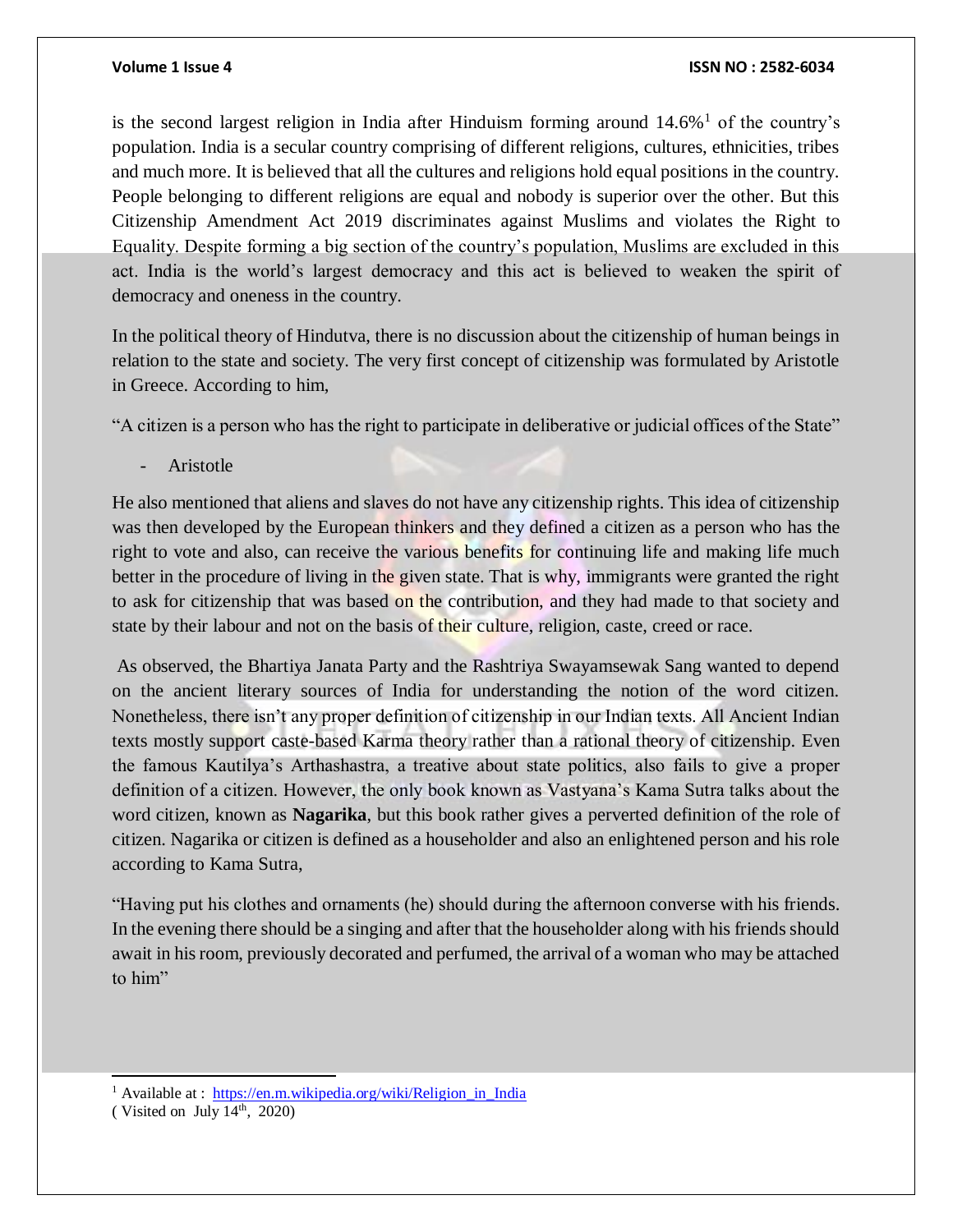The woman is a ganika with whom the nagarika is supposed to engage and the meaning of ganika is a courtesan. But there is no mentioning about the state or society and its membership in this text of Vastyayana's Kama Sutra at all.

### **Citizenship Amendment Act 2019:-**

The Citizenship Amendment Act was passed by both the houses of the Parliament on  $11<sup>th</sup>$ December, 2019. This act amended the Citizenship Act 1955 as it provides a path to Indian Citizenship for the migrants who were termed as illegal and had had fled persecution from three countries- Pakistan, Bangladesh and Afghanistan before or on 31<sup>st</sup> December, 2014. The main element of this act is it will provide the Indian citizenship to the migrants of Hindu, Sikh, Buddhist, Jain, Parsi and Christian communities. However, Muslims from those countries were not given any such eligibility as it was believed that the majority population of these three countries is formed by the Muslims. This was the first time that religion was used as a criterion for granting citizenship to all the residents of the country under Indian law. The Constitution of India that was implemented in 1950 guaranteed citizenship to all the residents of the country at the commencement of the Constitution and made no distinction on the grounds of religion. Then, the Citizenship Act was passed by the Indian Government in the year 1955<sup>2</sup>. This Act provided means for the migrants or foreigners to acquire the citizenship of India. People from 'undivided India' were given means by which they could register the residency in India after seven years. Those belonging to other countries were given means by which they could register the residency in India after 12 years. Political developments in the 1980s triggered the revisions to the Citizenship Act of 1955, particularly the one related to the violent Assam movement against all migrants. The Act was first amended in 1985<sup>3</sup> after the Assam Accord was signed and then the Indian Government under the Prime Minister Rajiv Gandhi agreed to identify the foreign citizens and decided to expel them from the country.

The Citizenship Act, 1955 was further amended in the years 1992, 2003, 2005 and 2015. The National Democratic Alliance Government that was led by the Hindu Nationalist Bhartiya Janata Party in December 2003, passed the Citizenship Amendment Act, 2003 with the revisions of the Citizenship Act 1955. This amendment added the idea of 'illegal migrants' to the Act and made them ineligible to apply for the Indian citizenship either by registration or by naturalisation and their children were also declared as illegal immigrants. They were defined as the citizens belonging to other countries who entered in India and that too without travel documents, or the people who remained in India beyond the permitted period mentioned by their travel documents. This Amendment also mandated the Indian Government to create and to maintain a National Register of Citizens. However, various leaders presented their views on the Citizenship Amendment Act,

 $\overline{a}$ 

<sup>2</sup> Available at :<https://www.prsindia.org/billtrack/the-citizenship-amendment-bill-2016-4348>

<sup>(</sup> Visited on July  $14<sup>th</sup>,2020$ )

<sup>&</sup>lt;sup>3</sup> Available at : [https://www-gktoday-in.cdn.ampproject.org/v/s/www.gktoday.in/gk/section-6a-of-citizenship-act-](https://www-gktoday-in.cdn.ampproject.org/v/s/www.gktoday.in/gk/section-6a-of-citizenship-act-1955-and-assam-)[1955-and-assam-](https://www-gktoday-in.cdn.ampproject.org/v/s/www.gktoday.in/gk/section-6a-of-citizenship-act-1955-and-assam-)

<sup>(</sup> Visited on July  $14<sup>th</sup>$ , 2020)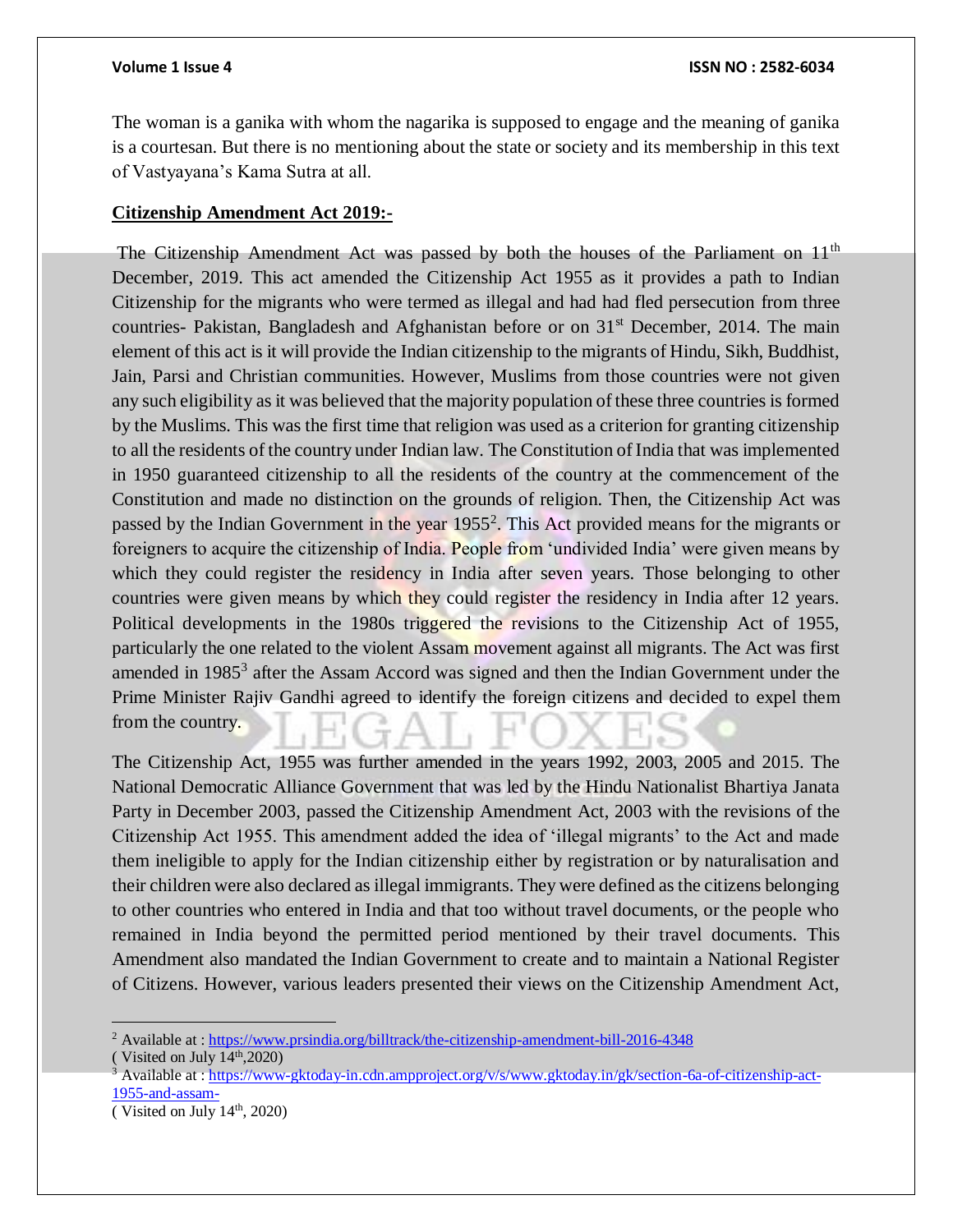2003. Manmohan Singh was of the view that the refugees who belonged to the minority communities in Bangladesh and other countries and who had faced persecution, it was requested that the approach of the Indian Government to grant citizenship to these people should be made in a more liberal way.

# **Citizenship Amendment Act 2019 As a Pall over India's Democracy:-**

"Democracy is a government in which everyone has a share"

Seeley

Democracy can be defined as a political system in which the Government is formed by the citizens of the country either directly or through elected representatives. But now, it has become evident that the democracy of India is under stress. India's democracy is weakening and the Citizenship Amendment Act 2019 can be defined as a step towards the downfall of the secular democracy of India

India is a secular country and every religion holds equal positions in the society. But Citizenship Amendment Act 2019 is believed to weaken the base of our democracy as it is granting the citizenship based on the grounds of religion. No democratic country should grant citizenship to the migrants or refugees on the basis of their religious background. But the Citizenship Amendment Act is providing a fast track to citizenship for the undocumented migrants belonging to Afghanistan, Pakistan or Bangladesh and that too, if they are not Muslims. So, this can be considered as a theocratic law. Hindutva theoreticians like Subramanyam Swami, said that no Muslim is believed to be persecuted in these Islamic Nations, so they don't have to seek residence in India as there is no need to. The mentioning of religion in this act provides serious grounds for the citizens of India who belong to the Muslim Community to be anxious that all of these people could be rendered stateless. By the Amendment, the Muslim community will be realising that they are unwanted. This is the main problem that the Muslims in India will face with the country's new citizenship law. Despite the fact that India has functioned as a democracy, particularly as a constitutional democracy, for about seven decades, our notion of citizenship and human rights still remains underdeveloped. There is a great need to evolve our understanding of a number of matters and particularly as to how to negotiate between the civil rights and the religious faith of the citizens. There is a fine line between the civil rights and other religion and if this line is erased, our democratic system will collapse.

As mentioned earlier, ancient and medieval texts of India failed to provide a proper definition of a citizen or a sophisticated theory of citizenship or the functioning of the democratic institutions. However, modern Indian thinkers have provided some guidance on these matters and B.R Ambedkar is one of them. He is the pioneer of social democracy. But still, as nothing has been mentioned in India's ancient texts, we need to gather information by reading the Western theories of human rights and civil rights as well.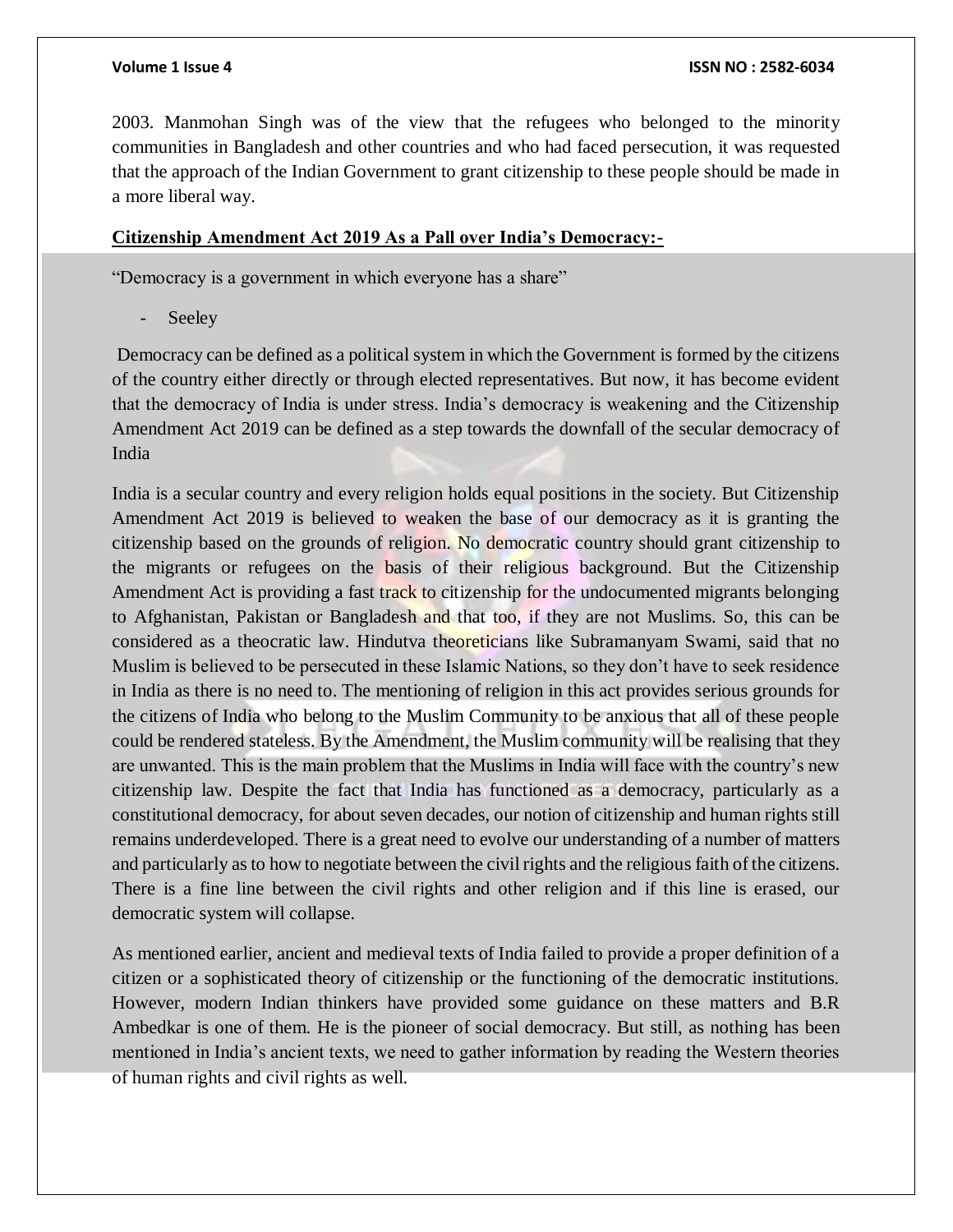"If religion is allowed to colour the civil rights of its citizens, India's democracy will be jeopardized"

India is the world's biggest democracy and it comprises of different cultures, religions and ethnicities. India is known for its secularism as how people belonging to different religions live together. The citizens of the country are recognised as Indians rather than being recognised as a Hindu, Muslim or a Christian. Our preamble also reflects the spirit of oneness and secularism as the word 'fraternity' is mentioned in there, which assure two things- the dignity of an individual and the integrity of our nation. The foundational principle of any democracy is that even though the majority government is elected by the majority, the minority, on the other hand, that voted the opposition should always feel secure in the nation. A government, particularly a democratic government is believed that it should never equate itself with nation as the present Indian Government under Bhartiya Janata Party is doing. This can be considered as self- destruction.

# **Securing the rights of minorities in India's neighbourhood by this Act :-**

"Freedom is never voluntarily granted by the oppressors, it must be demanded by the oppressed"

Martin Luther King

As this Act grants Indian Citizenship to the Non-Muslim migrants, the citizens of India are out protesting against the streets while the drop into theocracy continues. The Non-Muslims migrants will be given Indian citizenship who belonged to the countries which have proclaimed themselves as Islamic nations, that is, Afghanistan, Bangladesh and Pakistan. In 1971, Bangladesh was a secular country but in the year 1980<sup>4</sup>, it adopted Islam as its state religion. In the year 2010, the Highest Court of Bangladesh ruled that the secular principles in the 1972 Constitution were accurate. Then, in the year 2011, an act known as the Vested Property Return Act was passed which provided the return of the seized properties owned by Hindus. Then, instead of the Islamic clergy, the Hindu Marriage Registration Act was passed in the year  $2012<sup>5</sup>$  which enabled the registration of Hindu marriages with the Government. Because of all this, Hindus were living under constant fear and also, the intimidation of other radical groups. In the year 2016, more than

<sup>4</sup> Available at : [https://amp-dw-com.cdn.ampproject.org/v/s/amp.dw.com/en/bangladeshi-court-keeps-islam-as-state](https://amp-dw-com.cdn.ampproject.org/v/s/amp.dw.com/en/bangladeshi-court-keeps-islam-as-state-religion/a-19148093?amp_js_v=a3&_gsa=1&usqp=mq331AQIKAGwASDIAQE%3D#aoh=15947132535309&csi=1&referrer=https%3A%2F%2Fwww.google.com&_tf=From%20%251%24s&share=https%3A%2F%2Fwww.dw.com%2Fen%2Fbangladeshi-court-keeps-islam-as-state-religion%2Fa-19148093)[religion/a-](https://amp-dw-com.cdn.ampproject.org/v/s/amp.dw.com/en/bangladeshi-court-keeps-islam-as-state-religion/a-19148093?amp_js_v=a3&_gsa=1&usqp=mq331AQIKAGwASDIAQE%3D#aoh=15947132535309&csi=1&referrer=https%3A%2F%2Fwww.google.com&_tf=From%20%251%24s&share=https%3A%2F%2Fwww.dw.com%2Fen%2Fbangladeshi-court-keeps-islam-as-state-religion%2Fa-19148093)

[<sup>19148093?</sup>amp\\_js\\_v=a3&amp\\_gsa=1&usqp=mq331AQIKAGwASDIAQE%3D#aoh=15947132535309&csi=1&ref](https://amp-dw-com.cdn.ampproject.org/v/s/amp.dw.com/en/bangladeshi-court-keeps-islam-as-state-religion/a-19148093?amp_js_v=a3&_gsa=1&usqp=mq331AQIKAGwASDIAQE%3D#aoh=15947132535309&csi=1&referrer=https%3A%2F%2Fwww.google.com&_tf=From%20%251%24s&share=https%3A%2F%2Fwww.dw.com%2Fen%2Fbangladeshi-court-keeps-islam-as-state-religion%2Fa-19148093) [errer=https%3A%2F%2Fwww.google.com&amp\\_tf=From%20%251%24s&ampshare=https%3A%2F%2Fwww.dw](https://amp-dw-com.cdn.ampproject.org/v/s/amp.dw.com/en/bangladeshi-court-keeps-islam-as-state-religion/a-19148093?amp_js_v=a3&_gsa=1&usqp=mq331AQIKAGwASDIAQE%3D#aoh=15947132535309&csi=1&referrer=https%3A%2F%2Fwww.google.com&_tf=From%20%251%24s&share=https%3A%2F%2Fwww.dw.com%2Fen%2Fbangladeshi-court-keeps-islam-as-state-religion%2Fa-19148093) [.com%2Fen%2Fbangladeshi-court-keeps-islam-as-state-religion%2Fa-19148093](https://amp-dw-com.cdn.ampproject.org/v/s/amp.dw.com/en/bangladeshi-court-keeps-islam-as-state-religion/a-19148093?amp_js_v=a3&_gsa=1&usqp=mq331AQIKAGwASDIAQE%3D#aoh=15947132535309&csi=1&referrer=https%3A%2F%2Fwww.google.com&_tf=From%20%251%24s&share=https%3A%2F%2Fwww.dw.com%2Fen%2Fbangladeshi-court-keeps-islam-as-state-religion%2Fa-19148093)

<sup>(</sup> Visited on July  $14<sup>th</sup>$ , 2020)

 $5$  Available at : [https://www-thehindu-com.cdn.ampproject.org/v/s/www.thehindu.com/news/international/hindu](https://www-thehindu-com.cdn.ampproject.org/v/s/www.thehindu.com/news/international/hindu-marriage-act-in-bangladesh/article3915752.ece/amp/?amp_js_v=a3&_gsa=1&usqp=mq331AQIKAGwASDIAQE%3D#aoh=15947133856189&_ct=1594713425572&csi=1&referrer=https%3A%2F%2Fwww.google.com&_tf=From%20%251%24s&share=https%3A%2F%2Fwww.thehindu.com%2Fnews%2Finternational%2Fhindu-marriage-act-in-bangladesh%2Farticle3915752.ece)[marriage-act-in-](https://www-thehindu-com.cdn.ampproject.org/v/s/www.thehindu.com/news/international/hindu-marriage-act-in-bangladesh/article3915752.ece/amp/?amp_js_v=a3&_gsa=1&usqp=mq331AQIKAGwASDIAQE%3D#aoh=15947133856189&_ct=1594713425572&csi=1&referrer=https%3A%2F%2Fwww.google.com&_tf=From%20%251%24s&share=https%3A%2F%2Fwww.thehindu.com%2Fnews%2Finternational%2Fhindu-marriage-act-in-bangladesh%2Farticle3915752.ece)

[bangladesh/article3915752.ece/amp/?amp\\_js\\_v=a3&amp\\_gsa=1&usqp=mq331AQIKAGwASDIAQE%3D#aoh=15](https://www-thehindu-com.cdn.ampproject.org/v/s/www.thehindu.com/news/international/hindu-marriage-act-in-bangladesh/article3915752.ece/amp/?amp_js_v=a3&_gsa=1&usqp=mq331AQIKAGwASDIAQE%3D#aoh=15947133856189&_ct=1594713425572&csi=1&referrer=https%3A%2F%2Fwww.google.com&_tf=From%20%251%24s&share=https%3A%2F%2Fwww.thehindu.com%2Fnews%2Finternational%2Fhindu-marriage-act-in-bangladesh%2Farticle3915752.ece) [947133856189&amp\\_ct=1594713425572&csi=1&referrer=https%3A%2F%2Fwww.google.com&amp\\_tf=From%2](https://www-thehindu-com.cdn.ampproject.org/v/s/www.thehindu.com/news/international/hindu-marriage-act-in-bangladesh/article3915752.ece/amp/?amp_js_v=a3&_gsa=1&usqp=mq331AQIKAGwASDIAQE%3D#aoh=15947133856189&_ct=1594713425572&csi=1&referrer=https%3A%2F%2Fwww.google.com&_tf=From%20%251%24s&share=https%3A%2F%2Fwww.thehindu.com%2Fnews%2Finternational%2Fhindu-marriage-act-in-bangladesh%2Farticle3915752.ece) [0%251%24s&ampshare=https%3A%2F%2Fwww.thehindu.com%2Fnews%2Finternational%2Fhindu-marriage-act](https://www-thehindu-com.cdn.ampproject.org/v/s/www.thehindu.com/news/international/hindu-marriage-act-in-bangladesh/article3915752.ece/amp/?amp_js_v=a3&_gsa=1&usqp=mq331AQIKAGwASDIAQE%3D#aoh=15947133856189&_ct=1594713425572&csi=1&referrer=https%3A%2F%2Fwww.google.com&_tf=From%20%251%24s&share=https%3A%2F%2Fwww.thehindu.com%2Fnews%2Finternational%2Fhindu-marriage-act-in-bangladesh%2Farticle3915752.ece)[in-bangladesh%2Farticle3915752.ece](https://www-thehindu-com.cdn.ampproject.org/v/s/www.thehindu.com/news/international/hindu-marriage-act-in-bangladesh/article3915752.ece/amp/?amp_js_v=a3&_gsa=1&usqp=mq331AQIKAGwASDIAQE%3D#aoh=15947133856189&_ct=1594713425572&csi=1&referrer=https%3A%2F%2Fwww.google.com&_tf=From%20%251%24s&share=https%3A%2F%2Fwww.thehindu.com%2Fnews%2Finternational%2Fhindu-marriage-act-in-bangladesh%2Farticle3915752.ece)

 $(Visited on July 14<sup>th</sup>, 2020)$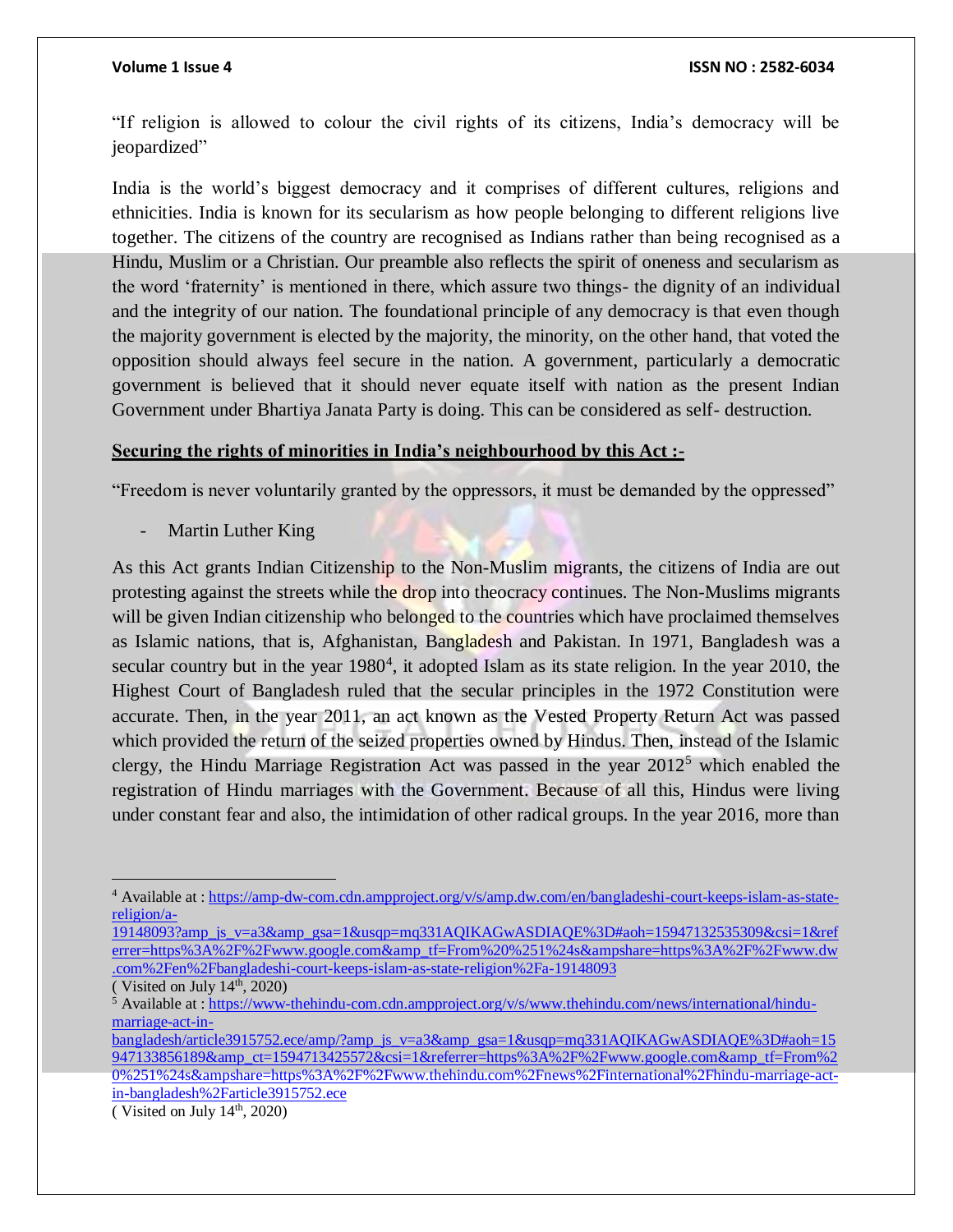100 Hindu homes were burned and about 15 Hindu temples<sup>6</sup> were destroyed. According to a report, the number of atrocities on the Hindu Community in the year 2017 was nearly about 6474. Besides this, Ahmadiya Muslim Communities and Christians also reported persecution. The woes of Chakma Buddhists belonging to the Chitlagong hill tracts also faced persecution which can be considered as the worst one at the hands of the radical Islamic groups. In addition to this, Afghanistan also comprises of a very negligible number of minorities, their status is of the second class citizens, meaning those who get caught in the cross wire most of the time either during tribal war or a Taliban enforced radical Islamic regime. As observed, the provisions of the Citizenship Amendment Act 2019 are meant only for a hostile and unfriendly Islamabad, where in the authority of the political establishment is fast losing in the form of the increasing radicalisation of Islam. However, the Citizenship Amendment Act 2019 is meant to address mainly the oppressed people who are or have been minorities and are facing the burden of those repressive systems based on the grounds of religion. This can be considered as an attempt by India to leverage its diplomacy by granting citizenship to these people and bringing them under ambit.

The Home Minister in Parliament and the Bhartiya Janata Party has effectively answered the domestic opposition to the Citizenship Amendment Act 2019, but people in Assam are worried, the reason being the unabated infiltration for decades. So, the real test for the Indian Government will be in Assam as signs of discontent have been emerging in States located in the North-east India. The other reason being the provisions of the Citizenship Amendment Act 2019 won't be applied to the tribal areas covered under the IPL (Inner Line Permit). The North-eastern states which come under the Inner Line Permit are – Arunachal Pradesh, Mizoram, Nagaland and the tribal areas located in Assam, Meghalaya, Tripura and Mizoram. This is specified in the  $6<sup>th</sup>$ schedule of the Indian Constitution. Also, one more state of North-east, Manipur will be insulated by the Citizenship Amendment Act 2019 by December 9, 2019, announced by the Union Government. These seven sisters of the North-east India will stand as a hurdle in the accomplishment of this Act. Restricting the citizens of India from settling down in specified areas or buy land or property or taking up jobs in there, comes under Inner Line Permit. Thus, the provisions of Citizenship Amendment Act, 2019 will be applied to the non-tribal areas and mainly it includes the cities, tea gardens and the agricultural belt which is already overwhelmed by refugees from Bangladesh.

Talking about the positive side, the Citizenship Amendment Act, 2019 is pro-minorities and the religious minority most to benefit it from is the Dalit caste belonging to Pakistan and Bangladesh. The Act applies only in the cases related to religious persecution of the six communities- Hindu,

 $\overline{a}$ <sup>6</sup> Available at : [https://www-nytimes-com.cdn.ampproject.org/v/s/www.nytimes.com/2016/11/03/world/asia/hindu](https://www-nytimes-com.cdn.ampproject.org/v/s/www.nytimes.com/2016/11/03/world/asia/hindu-muslim-bangladesh.amp.html?amp_js_v=a3&_gsa=1&usqp=mq331AQIKAGwASDIAQE%3D#aoh=15947134703394&_ct=1594713501853&csi=1&referrer=https%3A%2F%2Fwww.google.com&_tf=From%20%251%24s&share=https%3A%2F%2Fwww.nytimes.com%2F2016%2F11%2F03%2Fworld%2Fasia%2Fhindu-muslim-bangladesh.html)[muslim-](https://www-nytimes-com.cdn.ampproject.org/v/s/www.nytimes.com/2016/11/03/world/asia/hindu-muslim-bangladesh.amp.html?amp_js_v=a3&_gsa=1&usqp=mq331AQIKAGwASDIAQE%3D#aoh=15947134703394&_ct=1594713501853&csi=1&referrer=https%3A%2F%2Fwww.google.com&_tf=From%20%251%24s&share=https%3A%2F%2Fwww.nytimes.com%2F2016%2F11%2F03%2Fworld%2Fasia%2Fhindu-muslim-bangladesh.html)

[bangladesh.amp.html?amp\\_js\\_v=a3&amp\\_gsa=1&usqp=mq331AQIKAGwASDIAQE%3D#aoh=15947134703394](https://www-nytimes-com.cdn.ampproject.org/v/s/www.nytimes.com/2016/11/03/world/asia/hindu-muslim-bangladesh.amp.html?amp_js_v=a3&_gsa=1&usqp=mq331AQIKAGwASDIAQE%3D#aoh=15947134703394&_ct=1594713501853&csi=1&referrer=https%3A%2F%2Fwww.google.com&_tf=From%20%251%24s&share=https%3A%2F%2Fwww.nytimes.com%2F2016%2F11%2F03%2Fworld%2Fasia%2Fhindu-muslim-bangladesh.html) [&amp\\_ct=1594713501853&csi=1&referrer=https%3A%2F%2Fwww.google.com&amp\\_tf=From%20%251%24s&](https://www-nytimes-com.cdn.ampproject.org/v/s/www.nytimes.com/2016/11/03/world/asia/hindu-muslim-bangladesh.amp.html?amp_js_v=a3&_gsa=1&usqp=mq331AQIKAGwASDIAQE%3D#aoh=15947134703394&_ct=1594713501853&csi=1&referrer=https%3A%2F%2Fwww.google.com&_tf=From%20%251%24s&share=https%3A%2F%2Fwww.nytimes.com%2F2016%2F11%2F03%2Fworld%2Fasia%2Fhindu-muslim-bangladesh.html) [ampshare=https%3A%2F%2Fwww.nytimes.com%2F2016%2F11%2F03%2Fworld%2Fasia%2Fhindu-muslim](https://www-nytimes-com.cdn.ampproject.org/v/s/www.nytimes.com/2016/11/03/world/asia/hindu-muslim-bangladesh.amp.html?amp_js_v=a3&_gsa=1&usqp=mq331AQIKAGwASDIAQE%3D#aoh=15947134703394&_ct=1594713501853&csi=1&referrer=https%3A%2F%2Fwww.google.com&_tf=From%20%251%24s&share=https%3A%2F%2Fwww.nytimes.com%2F2016%2F11%2F03%2Fworld%2Fasia%2Fhindu-muslim-bangladesh.html)[bangladesh.html](https://www-nytimes-com.cdn.ampproject.org/v/s/www.nytimes.com/2016/11/03/world/asia/hindu-muslim-bangladesh.amp.html?amp_js_v=a3&_gsa=1&usqp=mq331AQIKAGwASDIAQE%3D#aoh=15947134703394&_ct=1594713501853&csi=1&referrer=https%3A%2F%2Fwww.google.com&_tf=From%20%251%24s&share=https%3A%2F%2Fwww.nytimes.com%2F2016%2F11%2F03%2Fworld%2Fasia%2Fhindu-muslim-bangladesh.html)

<sup>(</sup> Visited on July  $14<sup>th</sup>$ , 2020)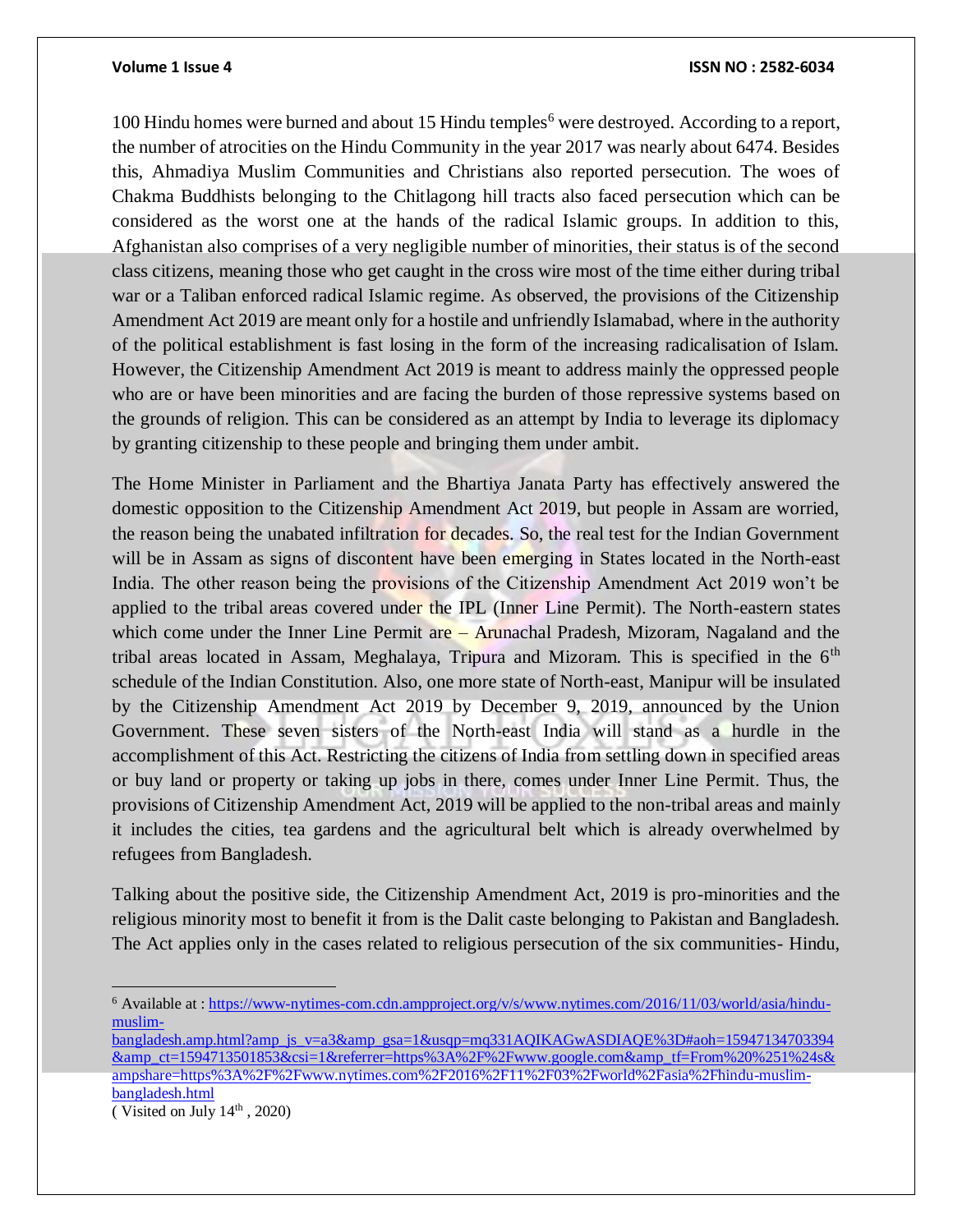Sikh, Buddhist, Jain, Parsi and the Christians, from Pakistan, Bangladesh and Afghanistan. The Constitution of all these three Islamic countries is based on the religion of their state- 'Islam'. As mentioned earlier, these countries also have a record of extensive, organised and structured persecution of these minorities and that too especially in the perennial persecution in Pakistan. Through this Act, the Government under Prime Minister Narendra Modi seeks to protect the minorities from any pending legal actions against them, either for overstaying or for staying illegally in the country. Protecting the persecuted religious minorities belonging to Pakistan, Afghanistan and Bangladesh is the main purpose of this Act. Illegal migrants are a threat to the national security so, it is important to take certain steps for their identification. These three countries have a specific state religion and the mentioned six communities have faced much persecution there. The reports about the conversion, abduction, forceful marriage of girls belonging to the minority communities in Pakistan are often seen as Headlines in the Indian media. Once, a girl named Rinkle Kumari<sup>7</sup>, who belonged to the Hindu Community was abducted allegedly and was married to a Muslim. This kind of harsh treatment is given to the people belonging to the minority communities in these Islamic countries. Also, there are many reports about the ill treatment in Pakistan, Bangladesh and Sri Lanka, where the minority communities were forced to flee to India. These incidents continue to appear in the International Media till date. People belonging to the minority communities like Hindus, Sikhs and Christians are not treated well in these countries. To support this statement, here is an incident:-

In July 2018, a suicide bomber targeted the people belonging to the Sikh and Hindu Community in the Jalabad province of Afghanistan. Around 18 people <sup>8</sup>were killed in that blast and the majority of the victims belonged to these two communities. Later on, people who were seriously wounded were brought to India for their treatment.

Similarly, in the neighbouring country, Bangladesh, these religious minorities also faced persecution and attacks. This issue was referred by the Home Minister, Amit Shah, when he mentioned that the minorities living in these countries feared religious persecution on a daily basis. In addition, some of the minorities have fears about the persecution where their right to practice, profess and spread their own religion has been restricted in their day to day life. The religious minorities have suffered so much in these three countries – Pakistan, Afghanistan and Bangladesh. So, talking about their plight, Amit Shah mentioned that the people who wanted to escape from these countries and wanted to settle in India, were earlier considered as illegal migrants under those existing provisions as they were not eligible to apply for the citizenship of India under the Section-5 of the Indian Citizenship Act. By passing the Citizenship Amendment Act 2019, the Modi Government seeks to provide protection to these minorities from any legal action pending against them. Now, the people belonging to all these six religious communities from Pakistan, Afghanistan

<sup>7</sup> Available at :<https://www.bbc.com/news/world-south-asia-17272943>

<sup>(</sup> Visited on July  $14<sup>th</sup>$ , 2020)

<sup>8</sup> Available at:<https://www.refworld.org/docid/5b8660efa.html>

<sup>(</sup> Visited on July  $14<sup>th</sup>$ , 2020)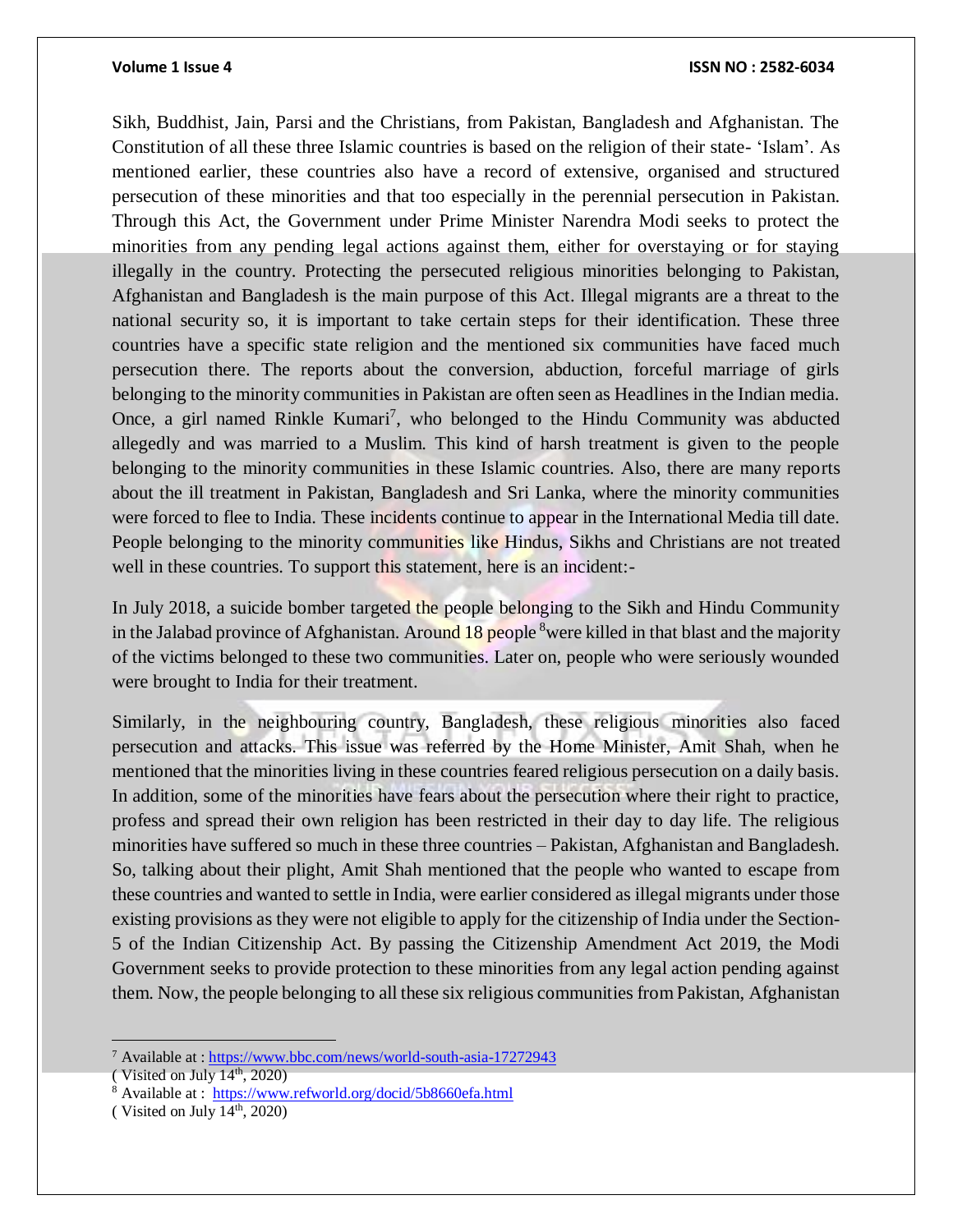and Bangladesh can apply for Indian citizenship. This will safeguard the interests of a large number of people from these communities who came to India in search of safety and also, their better living conditions.

# **Citizenship Amendment Act and Human Rights-**

"Today's Human Rights violations are the causes of tomorrow's conflicts"

Mary Robinson

Human Rights are the basic rights of all the individuals in the world. They are believed to provide equality, respect, dignity and independence to all. According to the United Nations Human Rights Office, the Citizenship Amendment Act 2019 is fundamentally discriminatory. The positive side of this Act is highly welcomed as it is providing protection to the persecuted groups whereas, the negative side is highly condemned as this protection is not extended to the Muslim Community. India is a secular country and discrimination is prohibited on the grounds of race, religion and ethnicities, here, there is no mentioning of Muslims, which forces us to doubt the 'nondiscriminative' nature of this Act. However, the Supreme Court of India is believed to consider the compatibility of the new law carefully. This Act has also been declared as a 'Poisonous Law' by some people as it legitimises discrimination based on religion and therefore, it stands in violation of the Indian Constitution clearly and the International Human Rights Law. As this Act is welcoming the asylum seekers which is an appreciative step but at the same time, the doors are shut for the persecuted Muslims and other communities and that too in a secular country like India. The Amendments in this Act are believed to be completely oblivious to the level of persecution faced by the minorities other than the six mentioned in the Act. They also run repulsive of India's International obligations under the Universal Declaration of Human Rights. The Amendments of this Act also run counter to the Article 14 of the Indian Constitution<sup>9</sup> which guarantees the Right To Equality to every person and provides protection from discrimination on the inherent grounds of race, caste, sex, religion, place of birth, etc. Also, these run counter to Article  $21^{10}$  as subjecting one set of asylum seekers to detention and on the other side, exempting others because Article 21 protects each and every person from arbitrary deprivation of liberty.

Except these three countries, India also shares its borders with other countries like Nepal, Myanmar, Bhutan and Sri Lanka but the amendments do not include these countries. Sri Lankan Tamils form the 'largest refugee group in India' and are living in the country for more than three decades but there is no mentioning of them. Moreover, the Rohingya Muslims of Myanmar are

 $\overline{a}$ <sup>9</sup> Available at : https://www.equalityhumanrights.com/en/human-rights-act/article-14-protection-discrimination <sup>10</sup> [https://www-oneindia-com.cdn.ampproject.org/v/s/www.oneindia.com/amphtml/india/what-is-article-21-of-the](https://www-oneindia-com.cdn.ampproject.org/v/s/www.oneindia.com/amphtml/india/what-is-article-21-of-the-indian-constitution-2528713.html?amp_js_v=a3&_gsa=1&usqp=mq331AQIKAGwASDIAQE%3D#aoh=15947142914108&csi=1&referrer=https%3A%2F%2Fwww.google.com&_tf=From%20%251%24s&share=https%3A%2F%2Fwww.oneindia.com%2Findia%2Fwhat-is-article-21-of-the-indian-constitution-2528713.html)[indian-constitution-](https://www-oneindia-com.cdn.ampproject.org/v/s/www.oneindia.com/amphtml/india/what-is-article-21-of-the-indian-constitution-2528713.html?amp_js_v=a3&_gsa=1&usqp=mq331AQIKAGwASDIAQE%3D#aoh=15947142914108&csi=1&referrer=https%3A%2F%2Fwww.google.com&_tf=From%20%251%24s&share=https%3A%2F%2Fwww.oneindia.com%2Findia%2Fwhat-is-article-21-of-the-indian-constitution-2528713.html)

 $2528713$ .html?amp\_js\_v=a3&amp\_gsa=1&usqp=mq331AQIKAGwASDIAQE%3D#aoh=15947142914108&csi=1 [&referrer=https%3A%2F%2Fwww.google.com&amp\\_tf=From%20%251%24s&ampshare=https%3A%2F%2Fww](https://www-oneindia-com.cdn.ampproject.org/v/s/www.oneindia.com/amphtml/india/what-is-article-21-of-the-indian-constitution-2528713.html?amp_js_v=a3&_gsa=1&usqp=mq331AQIKAGwASDIAQE%3D#aoh=15947142914108&csi=1&referrer=https%3A%2F%2Fwww.google.com&_tf=From%20%251%24s&share=https%3A%2F%2Fwww.oneindia.com%2Findia%2Fwhat-is-article-21-of-the-indian-constitution-2528713.html) [w.oneindia.com%2Findia%2Fwhat-is-article-21-of-the-indian-constitution-2528713.html](https://www-oneindia-com.cdn.ampproject.org/v/s/www.oneindia.com/amphtml/india/what-is-article-21-of-the-indian-constitution-2528713.html?amp_js_v=a3&_gsa=1&usqp=mq331AQIKAGwASDIAQE%3D#aoh=15947142914108&csi=1&referrer=https%3A%2F%2Fwww.google.com&_tf=From%20%251%24s&share=https%3A%2F%2Fwww.oneindia.com%2Findia%2Fwhat-is-article-21-of-the-indian-constitution-2528713.html)

<sup>(</sup> Visited on July  $14<sup>th</sup>$ , 2020)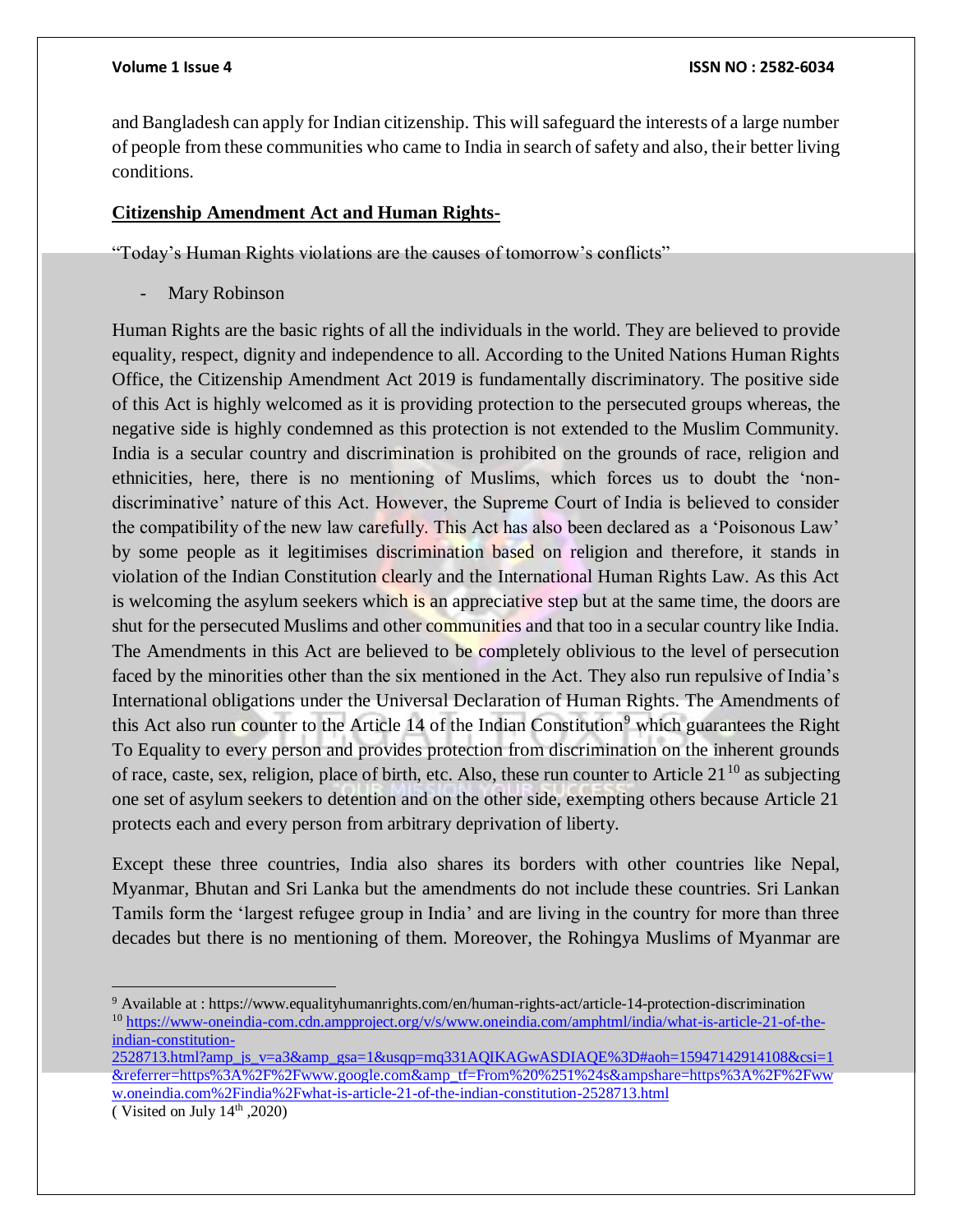also not included in this Act, despite the fact that they are titled as the "World's Most Persecuted Minority" by the United Nations. Furthermore, the amendments ignore the plight of Bihari Muslims of Bangladesh, Ahmadiyyas of Pakistan and Hazaras of Pakistan who have been suffering systematic persecution over the years. The biasness of the Government is clearly shown here by the exclusion of all these communities.

The Amendments of this Act also impinge on the Human Rights of the citizens of India, especially Muslims and it has adverse impacts on the asylum seekers and refugees. The Indian Government has introduced a National Register of Citizens (NRC) which will be documenting the citizenship of about 1.3 billion<sup>11</sup> people in the country. The exercise of this propaganda was recently concluded in Assam as it resulted in the exclusion of more than 1.9 million people. The indigenous communities who were excluded from the National Register of Citizens opposed this and the Government rejected the findings of NRC. However, touting the Citizenship (Amendment) Bill in the form of a tool against exclusion from the NRC, on  $2<sup>nd</sup>$  October,  $2019$ ,<sup>12</sup> our Home Minister, Amit Shah made it clear that all the Hindu, Sikh, Jain, Buddhist, and Christian refugees will not be forced to leave India so, they shouldn't believe in rumours. He also ensured that the Government of India will start this bill as soon as possible which will further ensure these refugees to get citizenship of India. They will be able to enjoy all the rights of an Indian citizen. He also added that the task of National Register of Citizens will be undertaken by the Government before 2024.

On one side, the Indian Government denies any form of discrimination but on the other hand, the amendments of the Citizenship Amendment Act clearly weaponised this process of National Register of Citizens against Muslims. Thus, it becomes difficult to view the small picture of the Citizenship (Amendment) Bill in isolation while ignoring the larger picture where both of these amendments and National Register of Citizens follow the path which may deprive the minorities of their Indian Citizenship. These Amendments also set a dangerous shift in the procedure of determining citizenship in India. They will stand to create the 'biggest statelessness crisis of the world' and which will result in immense human suffering.

# **The triad of Democracy, Human Rights and the Citizenship Amendment Act 2019:-**

"No Democracy without Human Rights, no Human Rights without Democracy"

George Meany

Both democracy and Human Rights can be termed as relative concepts rather than being called as absolute. Democracy is defined as the most powerful system of Government emerging in this

 $\overline{a}$ <sup>11</sup> Available at : https://www.amnesty.org/en/countries/asia-and-the-pacific/india/report-india/

<sup>&</sup>lt;sup>12</sup> [https://m-freepressjournal-in.cdn.ampproject.org/v/s/m.freepressjournal.in/article/india/nrc-not-linked-to-caa-5](https://m-freepressjournal-in.cdn.ampproject.org/v/s/m.freepressjournal.in/article/india/nrc-not-linked-to-caa-5-times-amit-shah-said-it-was/75cbbbf0-f75e-4e96-8f2b-aed4a8806622?amp_js_v=a3&_gsa=1&usqp=mq331AQIKAGwASDIAQE%3D#aoh=15947144643819&_ct=1594714489728&csi=1&referrer=https%3A%2F%2Fwww.google.com&_tf=From%20%251%24s&share=https%3A%2F%2Fwww.freepressjournal.in%2Findia%2Fnrc-not-linked-to-caa-5-times-amit-shah-said-it-was) [times-amit-shah-said-it-was/75cbbbf0-f75e-4e96-8f2b-](https://m-freepressjournal-in.cdn.ampproject.org/v/s/m.freepressjournal.in/article/india/nrc-not-linked-to-caa-5-times-amit-shah-said-it-was/75cbbbf0-f75e-4e96-8f2b-aed4a8806622?amp_js_v=a3&_gsa=1&usqp=mq331AQIKAGwASDIAQE%3D#aoh=15947144643819&_ct=1594714489728&csi=1&referrer=https%3A%2F%2Fwww.google.com&_tf=From%20%251%24s&share=https%3A%2F%2Fwww.freepressjournal.in%2Findia%2Fnrc-not-linked-to-caa-5-times-amit-shah-said-it-was)

[aed4a8806622?amp\\_js\\_v=a3&amp\\_gsa=1&usqp=mq331AQIKAGwASDIAQE%3D#aoh=15947144643819&amp\\_](https://m-freepressjournal-in.cdn.ampproject.org/v/s/m.freepressjournal.in/article/india/nrc-not-linked-to-caa-5-times-amit-shah-said-it-was/75cbbbf0-f75e-4e96-8f2b-aed4a8806622?amp_js_v=a3&_gsa=1&usqp=mq331AQIKAGwASDIAQE%3D#aoh=15947144643819&_ct=1594714489728&csi=1&referrer=https%3A%2F%2Fwww.google.com&_tf=From%20%251%24s&share=https%3A%2F%2Fwww.freepressjournal.in%2Findia%2Fnrc-not-linked-to-caa-5-times-amit-shah-said-it-was) [ct=1594714489728&csi=1&referrer=https%3A%2F%2Fwww.google.com&amp\\_tf=From%20%251%24s&ampsha](https://m-freepressjournal-in.cdn.ampproject.org/v/s/m.freepressjournal.in/article/india/nrc-not-linked-to-caa-5-times-amit-shah-said-it-was/75cbbbf0-f75e-4e96-8f2b-aed4a8806622?amp_js_v=a3&_gsa=1&usqp=mq331AQIKAGwASDIAQE%3D#aoh=15947144643819&_ct=1594714489728&csi=1&referrer=https%3A%2F%2Fwww.google.com&_tf=From%20%251%24s&share=https%3A%2F%2Fwww.freepressjournal.in%2Findia%2Fnrc-not-linked-to-caa-5-times-amit-shah-said-it-was) [re=https%3A%2F%2Fwww.freepressjournal.in%2Findia%2Fnrc-not-linked-to-caa-5-times-amit-shah-said-it-was](https://m-freepressjournal-in.cdn.ampproject.org/v/s/m.freepressjournal.in/article/india/nrc-not-linked-to-caa-5-times-amit-shah-said-it-was/75cbbbf0-f75e-4e96-8f2b-aed4a8806622?amp_js_v=a3&_gsa=1&usqp=mq331AQIKAGwASDIAQE%3D#aoh=15947144643819&_ct=1594714489728&csi=1&referrer=https%3A%2F%2Fwww.google.com&_tf=From%20%251%24s&share=https%3A%2F%2Fwww.freepressjournal.in%2Findia%2Fnrc-not-linked-to-caa-5-times-amit-shah-said-it-was) ( Visited on July  $14<sup>th</sup>$ , 2020)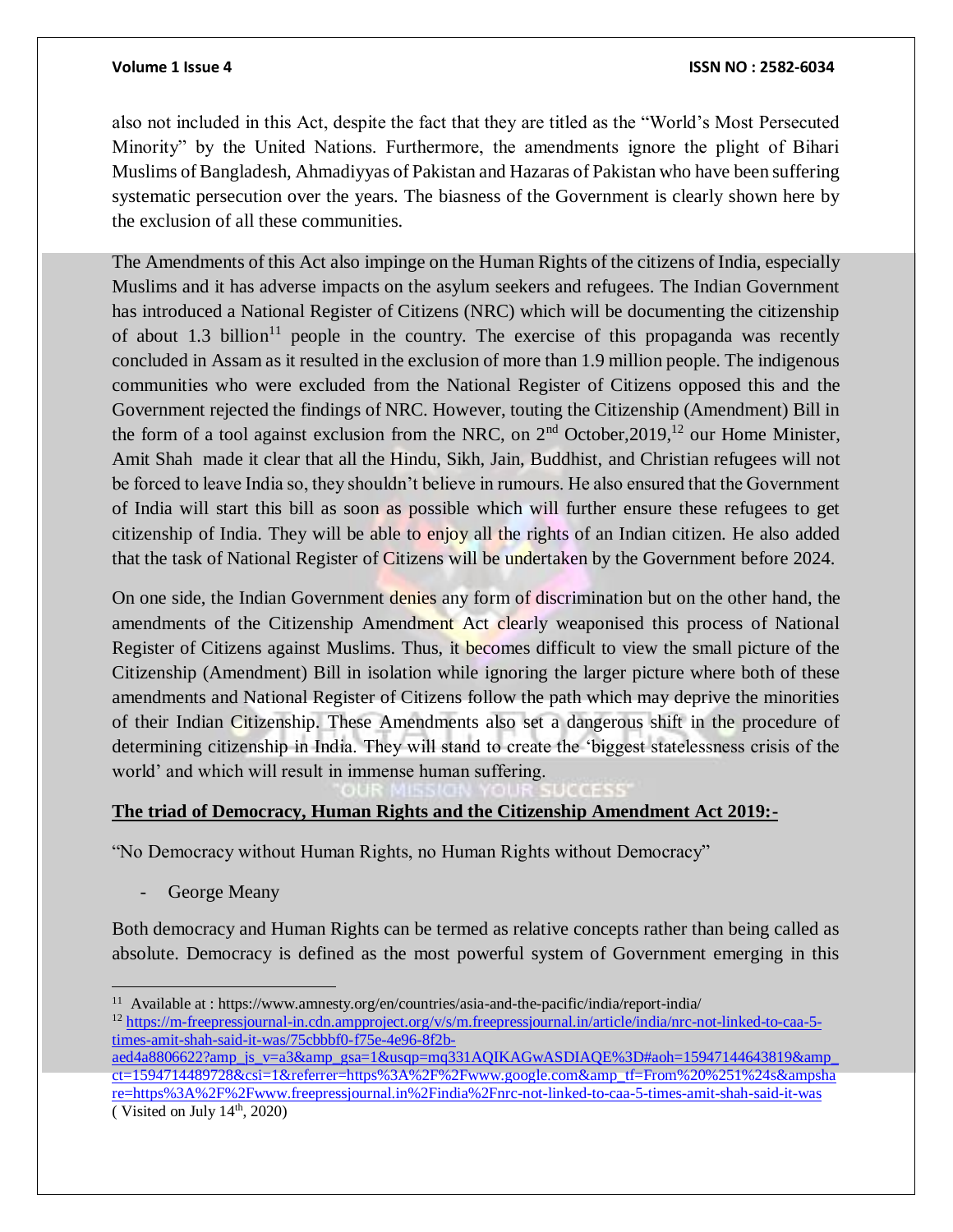Contemporary world. The four pillars of democracy are – Liberty, Equality, Fraternity and Justice and the most important foundation of all these four is 'Equality'. Democracy was introduced for the first time in India among all the South Asian Nations. The democratic form of government was applied in India after its independence. From the very beginning, the Constitution of India has made provisions for the Human Rights of men and women together proving the fact that everyone is equal before law in the country. Human Rights are meant to provide all the dignities and rights to all the human beings in the world. For instance, the right to live with dignity, the right to social security, the right to equality, the right to liberty, etc. Basically, the four pillars of democracy can be considered as the foundation of Human Rights. Human Rights aim to provide the basic rights to all the individuals in this world and a Democratic Government focusses to provide these rights to each and every citizen of the country. That is why, the foundation of democracy is believed to be made by these four pillars. The rights are guaranteed to the majority and to the minority as well. Moreover, democracy is believed to be a government that safeguards the interests of the minorities along with the majority. Articles 14, 15, 28, 29,  $30^{13}$  of the Indian Constitution protects the interests of the minority communities in India. Article 14 provides equal protection and equality before law irrespective of religion or caste. Article 28 provides protection to the minorities from the enforceable religious teachings in the educational institutions funded by the Indian Government. Article 29 provides protection to the language, script and culture. India is a secular country and every religion is equal before law but the Citizenship Amendment Act 2019 is viewed as a 'Discriminatory Act' as it excludes the Muslim Community. The Government, in its defence, stated that the three countries mentioned in the Act – Pakistan, Afghanistan and Bangladesh have adopted Islam as their state religion, so the people belonging to Muslim community won't be facing any persecution there on the grounds of religion. A democratic government is believed to create a secure and stable atmosphere for the citizens of that country. The people are sovereign in a democratic country, so they need to feel safe and secure irrespective of the fact that they belong to a majority community or a minority.

"Democracy is not the law of the majority but the protection of the minority"

Albert Camus

# **Conclusion:-**

 $\overline{a}$ 

The Citizenship Amendment Act 2019 provides the right to seek Indian citizenship to the refugees belonging to Hindu, Sikh, Buddhist, Parsi, Jain and Christian communities. These people were forced to seek shelter in India and were thrown out of their home countries due to persecution based on the grounds of religion. It gives legitimacy to these persecuted minorities. The exercises

[32/?amp\\_js\\_v=a3&amp\\_gsa=1&usqp=mq331AQIKAGwASDIAQE%3D#aoh=15947145540320&csi=1&referrer=](https://edugeneral-org.cdn.ampproject.org/v/s/edugeneral.org/blog/polity/fundamental-rights-articles-14-18-19-22-23-24-25-28-29-30-32/?amp_js_v=a3&_gsa=1&usqp=mq331AQIKAGwASDIAQE%3D#aoh=15947145540320&csi=1&referrer=https%3A%2F%2Fwww.google.com&_tf=From%20%251%24s&share=https%3A%2F%2Fedugeneral.org%2Fblog%2Fpolity%2Ffundamental-rights-articles-14-18-19-22-23-24-25-28-29-30-32%2F) [https%3A%2F%2Fwww.google.com&amp\\_tf=From%20%251%24s&ampshare=https%3A%2F%2Fedugeneral.org](https://edugeneral-org.cdn.ampproject.org/v/s/edugeneral.org/blog/polity/fundamental-rights-articles-14-18-19-22-23-24-25-28-29-30-32/?amp_js_v=a3&_gsa=1&usqp=mq331AQIKAGwASDIAQE%3D#aoh=15947145540320&csi=1&referrer=https%3A%2F%2Fwww.google.com&_tf=From%20%251%24s&share=https%3A%2F%2Fedugeneral.org%2Fblog%2Fpolity%2Ffundamental-rights-articles-14-18-19-22-23-24-25-28-29-30-32%2F) [%2Fblog%2Fpolity%2Ffundamental-rights-articles-14-18-19-22-23-24-25-28-29-30-32%2F](https://edugeneral-org.cdn.ampproject.org/v/s/edugeneral.org/blog/polity/fundamental-rights-articles-14-18-19-22-23-24-25-28-29-30-32/?amp_js_v=a3&_gsa=1&usqp=mq331AQIKAGwASDIAQE%3D#aoh=15947145540320&csi=1&referrer=https%3A%2F%2Fwww.google.com&_tf=From%20%251%24s&share=https%3A%2F%2Fedugeneral.org%2Fblog%2Fpolity%2Ffundamental-rights-articles-14-18-19-22-23-24-25-28-29-30-32%2F)

( Visited at July 14, 2020)

<sup>&</sup>lt;sup>13</sup> Available at : [https://edugeneral-org.cdn.ampproject.org/v/s/edugeneral.org/blog/polity/fundamental-rights](https://edugeneral-org.cdn.ampproject.org/v/s/edugeneral.org/blog/polity/fundamental-rights-articles-14-18-19-22-23-24-25-28-29-30-32/?amp_js_v=a3&_gsa=1&usqp=mq331AQIKAGwASDIAQE%3D#aoh=15947145540320&csi=1&referrer=https%3A%2F%2Fwww.google.com&_tf=From%20%251%24s&share=https%3A%2F%2Fedugeneral.org%2Fblog%2Fpolity%2Ffundamental-rights-articles-14-18-19-22-23-24-25-28-29-30-32%2F)[articles-14-18-19-22-23-24-25-28-29-30-](https://edugeneral-org.cdn.ampproject.org/v/s/edugeneral.org/blog/polity/fundamental-rights-articles-14-18-19-22-23-24-25-28-29-30-32/?amp_js_v=a3&_gsa=1&usqp=mq331AQIKAGwASDIAQE%3D#aoh=15947145540320&csi=1&referrer=https%3A%2F%2Fwww.google.com&_tf=From%20%251%24s&share=https%3A%2F%2Fedugeneral.org%2Fblog%2Fpolity%2Ffundamental-rights-articles-14-18-19-22-23-24-25-28-29-30-32%2F)